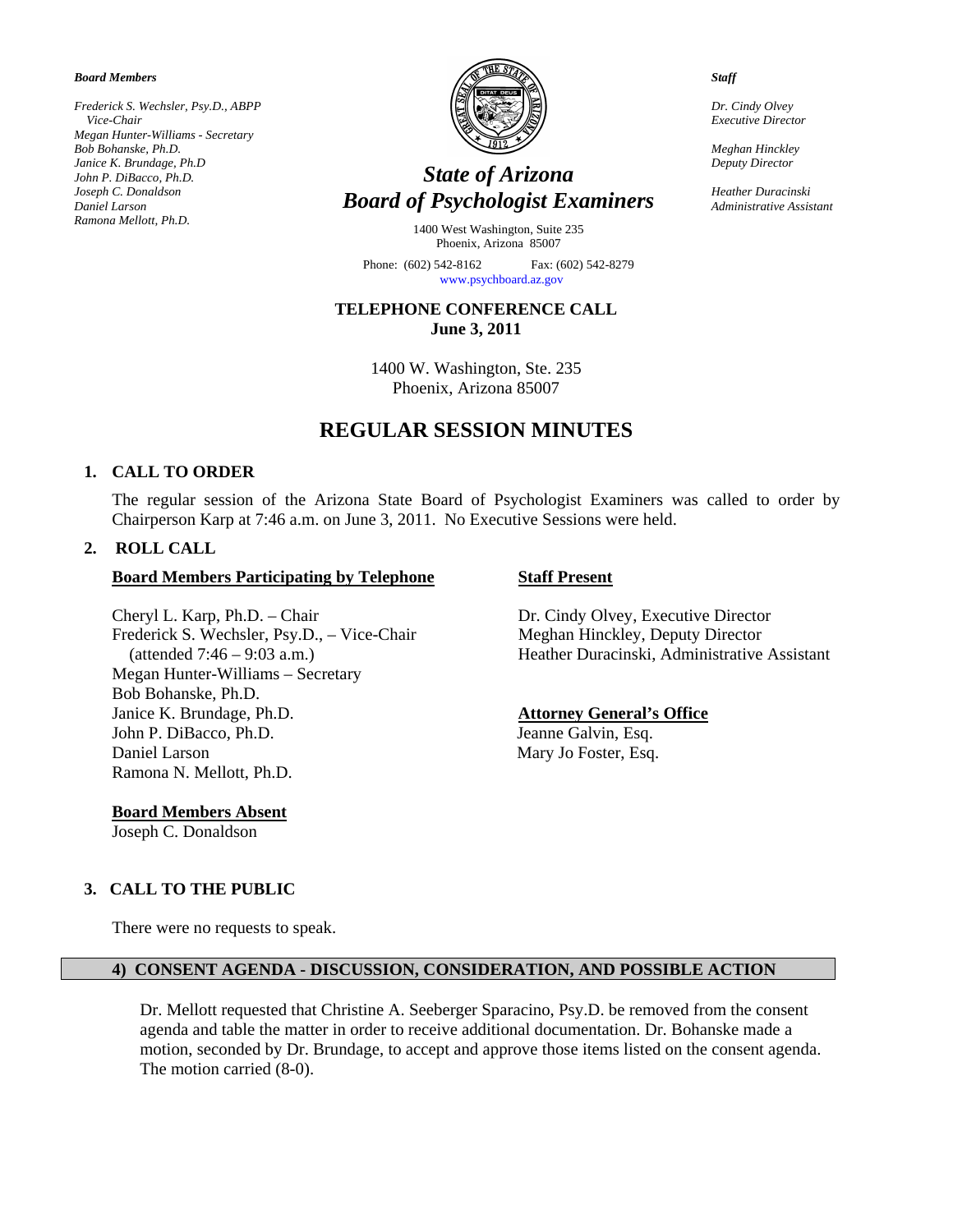#### **a. DISCUSSION, CONSIDERATION, DECISION REGARDING PSYCHOLOGIST APPLICATIONS**

## **EXAM & LICENSURE (UPON )** EXAM **REQUESTING APPROVAL TO TAKE EXAM & LICENSURE (UPON PASSING SCORE)**

Carol L. Jernigan, Psy.D. Kavitha Perumparaichallai, Ph.D. Janice R. Sammons, Ph.D. Chrisitine A. Seeberger Sparacino, Psy.D. Ricardo Mendivil, Psy.D. Cindy Tuttle Rollins, Psy.D. Leonard Sarff, Ph.D. Joseph Siebell, Psy.D.

 **EQUESTING APPROVAL OF LICENSURE BY WAIVER R** Francisco Gomez, Ph.D.

## **EQUESTING APPROVAL OF SUPERVISED PROFESSIONAL R PSYCHOLOGY EXPERIENCE & LICENSURE UPON PASSING SCORE ON EPPP**

Ashley Franklin, Psy.D. Shweta Sharma, Psy.D.

#### **. DISCUSSION, CONSIDERATION, DECISION REGARDING BEHAVIOR ANALYST b APPLICATIONS**

 **REQUESTING LICENSURE BY EXPERIENCE** Amberlyn Frey, M.A., BCBA

**REQUESTING LICENSURE BY CERTIFICATION** Sarah Haws, M.S., BCBA

#### **. DISCUSSION, CONSIDERATION, DECISION REGARDING LICENSE c REACTIVATION REQUESTS**

- a. Camille Clemens-Clayton, Ph.D.
- b. Kathleen Petersen, Ph.D.

#### **. DISCUSSION, CONSIDERATION, AND POSSIBLE ACTION REGARDING THOSE 5 APPLICANTS WHO PROVIDED ADDITIONAL BACKGROUND INFORMATION WITH**  THE 2011-2013 RENEWAL APPLICATION - Ms. Hinckley

- Gary Goodman, Ph.D. Ms. Hinckley provided a brief summary to the Board. Dr. Goodman was present telephonically. Dr. Goodman answered Board members' questions. After deliberation, the Board determined that no complaint was before the Board. Dr. Mellott made a motion, seconded by Dr. Wechsler, to approve Dr. Goodman's 2011-2013 License Renewal Application. Motion carried 8-0.
	- Kimberly Linder, Ph.D.

Ms. Hinckley provided a brief summary to the Board. Dr. Linder was present telephonically and made a statement to the Board. After deliberation, the Board determined that additional information is needed regarding charges against Dr. Linder. The Board requested Dr. Linder provide her sentencing charge, plea agreement and any other documentation related to the incident. The Board tabled this matter until such information is received.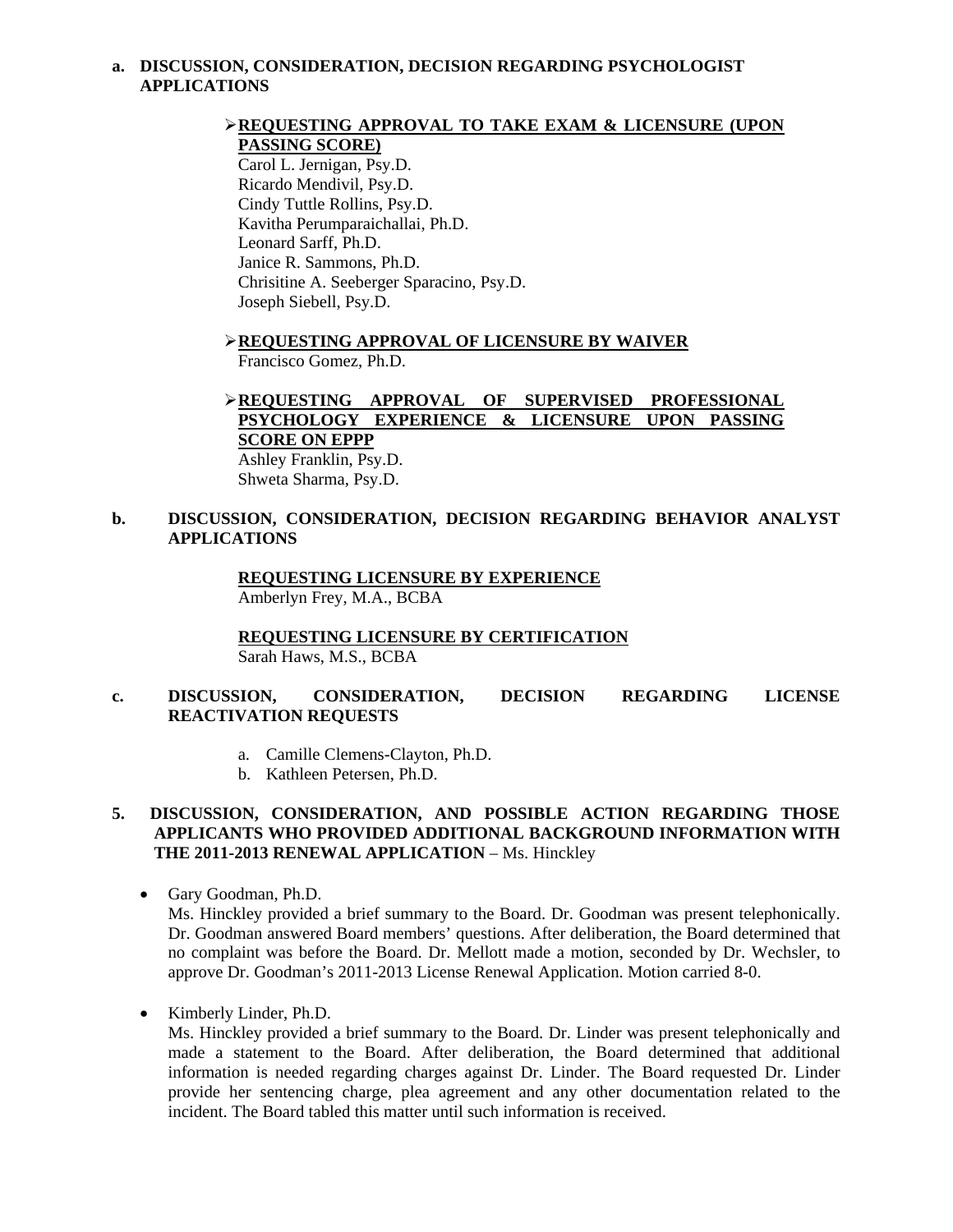• Ralph Mertens, Ph.D.

Ms. Hinckley provided a brief summary to the Board. Dr. Mertens and his counsel, Faren Akins, were present, requested to speak and made a statement to the Board. Mr. Akins and Dr. Mertens answered Board members' questions. Board member commented that it would have prudent of Dr. Mertens to update the Board during the initial Licensure Application process of his status change. Dr. Wechsler made a motion, seconded by Dr. Brundage, to approve Dr. Mertens' 2011- 2013 License Renewal Application with the stipulation that Dr. Mertens keep the Board apprised of the outcome of the lawsuit.

#### **6. DISCU SSION, CONSIDERATION, AND POSSIBLE ACTION RELATING TO JUDGE MIHALSKY'S RECOMMENDED DECISION IN CASE NO. 11F-1035SYA-PSY REGARDING** JEAN HODGSON, Ed.D. AND CONSIDERATION AND ACTION CONCERNING THE **RECOMMENDED FINDINGS OF FACT, CONCLUSIONS OF LAW AND RECOMMENDED ORDER INCLUDING THE POSSIBLE IMPOSITION OF DISCIPLINE AGAINST DR. HODGSON'S LICENSE**

representing the Board in this matter and Jeanne Galvin, A.A.G. is representing the State. Roll Call was taken to ensure that Board Members have read documentation pertaining to this agenda item. All eight Dr. Karp summarized this agenda item. Dr. Karp advised the Board that Mary Jo Foster, A.A.G. is Board members responded affirmatively.

provided a summary of Judge Mihalsky's recommended decision. Ms. Galvin spoke on behalf of the State and recommended that the Board accept the Administrative Law Judge's recommended decision. Dr. Dr. Hodgson identified herself and confirmed that she is not represented by counsel. Ms. Galvin, A.A.G., Hodgson addressed the Board, stating that she disagrees with the Administrative Law Judge's decision because, no clear guidelines were provided for an Order for a Fitness for Duty Evaluation, the Board refused to provide her with the Fitness for Duty evaluators experience and background, the Administrative Law Judge did not admit several of her exhibits at the Formal Hearing and her request that Dr. Wechsler provide her with evidence that her record keeping was inaccurate was not met. Ms. Galvin stated that the decision of the Administrative Law Judge was very sound based on the fact that there were records violations and violations of a Board order in her file. Ms. Galvin went on to state that the Administrative Law Judge's Conclusion of Law, number 12, states that with respect to the penalty, Dr. Hodgson's resistance and personalization of the Boards attempts to regulate her established that she cannot be regulated at this time. Ms. Galvin stated that the State agrees with the Administrative Law Judge and recommends the Board adopts the Findings of Fact and Conclusions of Law and revoke her license to practice psychology.

indicated that the evidence supporting the allegations against Dr. Hodgson is clear. Dr. Mellott made a motion, seconded by Dr. Brundage to adopt the Administrative Law Judge's Findings of Fact, Board members confirmed statutory authority to order a Fitness for Duty evaluation. Board members Conclusions of Law, and Recommended Order as set forth in the Administrative Law Judge's recommended decision. The motion carried (8-0).

Practice of Psychology for Jean Hodgson, Ed.D. pursuant to A.R.S. §32-2081(L)(1). Motion carried unanimously (8-0) on a roll call vote. Dr. Brundage made a motion, seconded by Dr. Bohanske to revoke psychologist license #3123 for

#### **7. APPLICANTS WHO PROVIDED ADDITIONAL BACKGROUND INFORMATION WITH THE 2011-2013 RENEWAL APPLICATION (cont.) – Ms. Hinckley DISCUSSION, CONSIDERATION, AND POSSIBLE ACTION REGARDING THOSE**

• Susan Page, Psy.D.

Ms. Hinckley provided a brief summary to the Board. Dr. Page was present telephonically but did not make a statement. After deliberation, the Board determined that there is no complaint before the Board. Dr. Brundage made a motion, seconded by Dr. Wechsler, to approve Dr. Page's 2011-2013 License Renewal Application. Motion carried 8-0.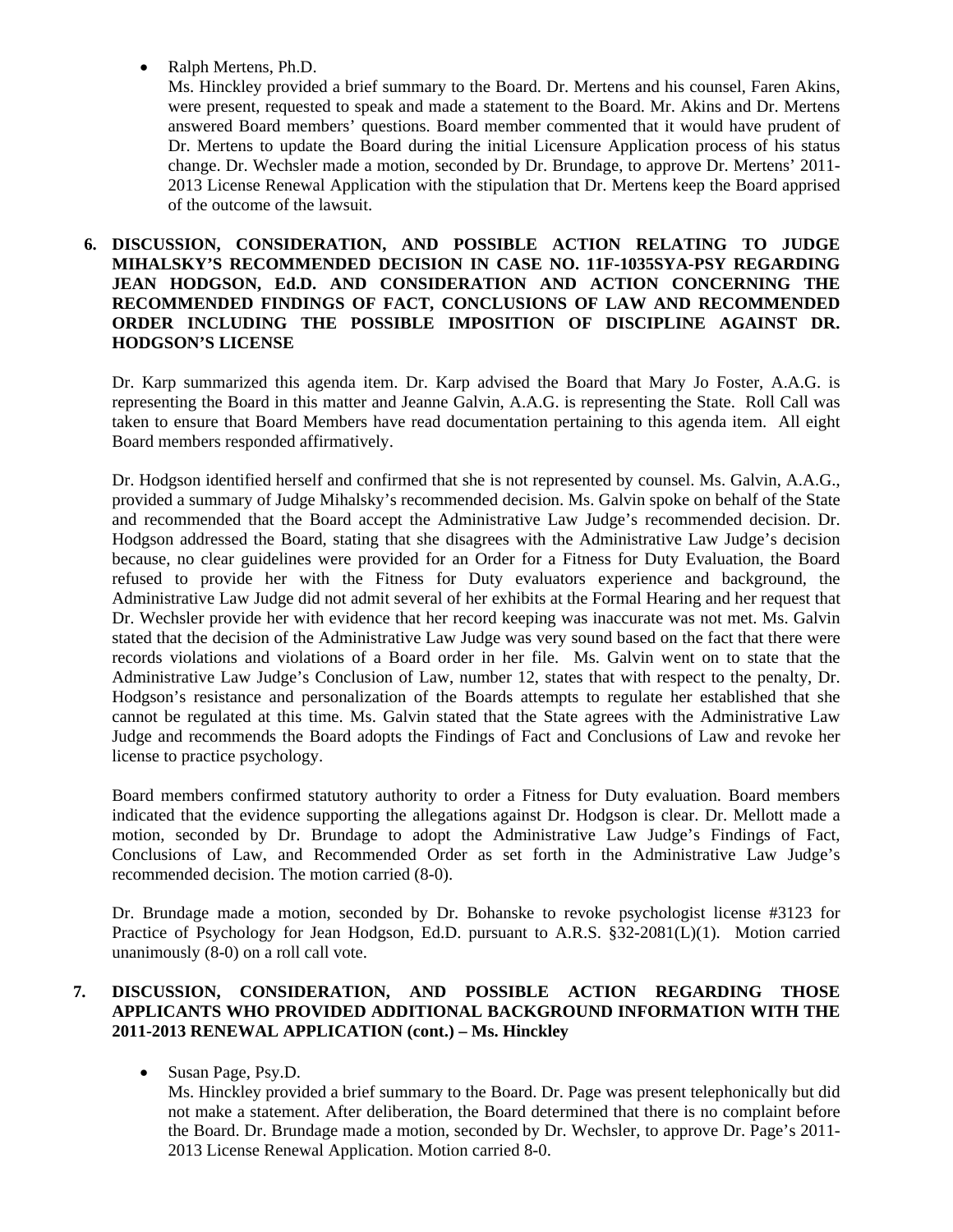$\bullet$ Kimberly Cohen, Ph.D.

deliberation, the Board determined that no complaint was before the Board. Dr. Brundage made a motion, seconded by Dr. DiBacco, to approve Dr. Cohen's 2011-2013 License Renewal Application. Motion carried 7-0-1 with Dr. Wechsler recused. Dr. Wechsler recused from this agenda item. Ms Hinckley provided a brief summary to the Board. Dr. Cohen was present telephonically and made a statement to the Board. After

 $\bullet$ Ben Shaw, Ph.D.

determined that there is no complaint before the Board. Dr. Brundage made a motion, seconded by Dr. Wechsler, to approve Dr. Shaw's 2011-2013 License Renewal Application with the stipulation that Dr. Shaw keep the Board apprised of the outcome of the lawsuit. The motion Ms Hinckley provided a brief summary to the Board. Dr. Shaw was present and made a statement to the Board. Dr. Shaw answered Board members' questions. After deliberation, the Board carried 8-0.

Jacqueline Worsley, Ph.D.

Board determined that there is no complaint before the Board. Dr. Brundage made a motion, seconded by Dr. Wechsler, to approve Dr. Worsley's 2011-2013 License Renewal Application with the stipulation that Dr. Worsley keep the Board apprised of the outcome of the lawsuit. The Ms. Hinckley provided a brief summary to the Board. Dr. Worsley was present and made a statement to the Board. Dr. Worsley answered Board member's questions. After deliberation, the motion carried 8-0.

Wayne Beaver, Ph.D.

taken. Dr. Brundage made a motion, seconded by Dr. DiBacco, to issue a subpoena to Luke Air Force Base for records and table the matter until such information is received. The motion carried 5-2 with Dr. Mellott and Dr. Bohanske voting no. Ms. Hinckley provided a brief summary to the Board. Dr. Beaver was not present. Board members deliberated and determined that more information was required before action could be

• Lynn Nunemacher, Psy.D.

a motion, seconded by Dr. Brundage, to approve Dr. Nunemacher's 2011-2013 License Renewal Application. The motion carried 7-0. Ms. Hinckley provided a brief summary to the Board. Dr. Nunemacher was not present. After deliberation, the Board determined that there is no complaint before the Board. Dr. Mellott made

 $\bullet$ Ronald Tye, Ph.D.

seconded by Dr. Brundage, to approve Dr. Tye's 2011-2013 License Renewal Application. The motion carried 7-0. Ms. Hinckley provided a brief summary to the Board. Dr. Tye was not present. After deliberation, the Board determined that there is no complaint before the Board. Dr. Mellott made a motion,

Leslie Westfield-Metellus, Ph.D.

Brundage made a motion, seconded by Dr. Mellott, to approve Dr. Westfield-Metellus's 2011-2013 License Renewal Application with the stipulation that Dr. Westfield-Metellus keep the Board apprised of the outcome of the appeal with the California Board. The motion carried 7-0. Ms. Hinckley provided a brief summary to the Board. Dr. Westfield-Metellus was not present. . After deliberation, the Board determined that there is no complaint before the Board. Dr.

Doris Woods, Ph.D.

made a motion, seconded by Dr. Brundage, to approve Dr. Woods' 2011-2013 License Renewal Application. The motion carried 7-0. Ms. Hinckley provided a brief summary to the Board. . Dr. Woods was not present. . After deliberation, the Board determined that there is no complaint before the Board. Dr. Bohanske